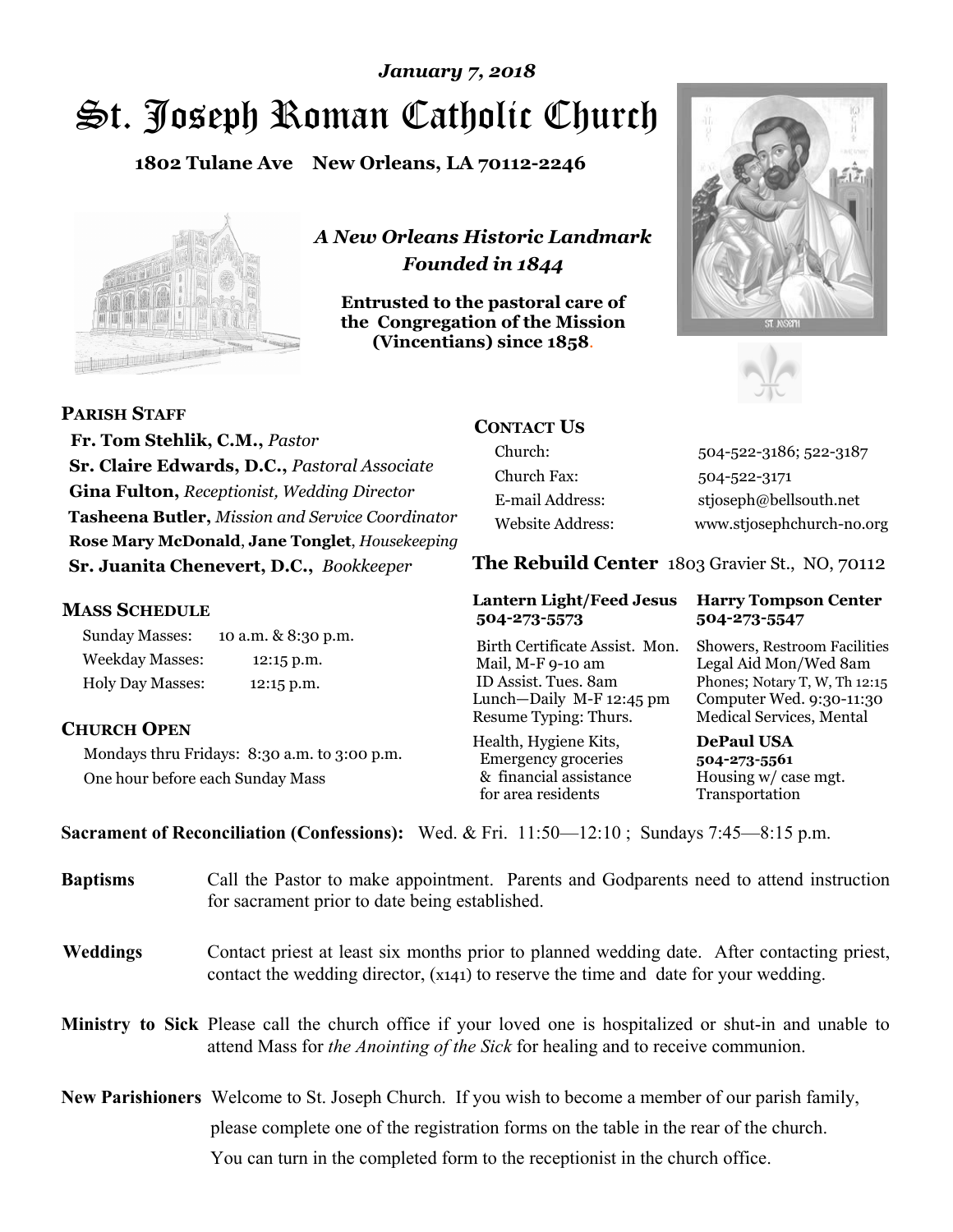# **The Epiphany of the Lord January 7, 2018**

 $\overline{\phantom{a}}$ 



 **10:00 am Richard Dauzat (+); Bernadette Bizot (+); Gloria Keller (+); Adrienne Carson 8:30 pm** *St. Joseph Parishioners and Benefactors*

| Monday, January 8, 2017—The Baptism of the Lord                                    | <b>READ</b>           |
|------------------------------------------------------------------------------------|-----------------------|
| 10:00 a.m. St. Joseph Parishioners L & D                                           | Sunday, <b>J</b>      |
| Tuesday, January 9, 2017—                                                          | Monday: Is 42         |
| 12:15 p.m. Bette & Ken Kussman                                                     | Tuesday: 1 Sn         |
| Wednesday, January 10, 2017-                                                       | Wed.: 1 Sm 3:         |
| 12:15 p.m. Monica Witherspoon                                                      | Thurs.: 1 Sm 4        |
| Thursday, January 11, 2017-                                                        | Friday: 1 Sm 8        |
| 12:15 pm Vincentian Novice Seminarians                                             | Sat.: 1 Sm 9:1.       |
| Friday, January $12, 2017$ —<br>12:15 pm St. Joseph Members on Prayer List (below) | Sunday: 1 Sm<br>1 Cor |
|                                                                                    |                       |

### **INGS FOR THE WEEK**

 *Sunday, Jan. 7* **One in Faith # 974**   $\therefore$  1-7; Ps 29:1-10 Mk 1:7-11 n 1:9-20, 1 Sm 2:1-8; Mk 1:21-28 1-20; Ps 40:2-10; Mk 1:29-39 4:1-11; Ps 44:10-25; Mk 1:40-45 8:4-22; Ps 89:16-19; Mk 2:1-12 -19; 10:1a; Ps 21:2-7; Mk 2:13-17  $n3:3-10$ , 19; Ps 40:2, 4, 7-10; 6:13c-15a, 17-20; Jn 1:35-42

#### **YOUR PRAYERS ARE ASKED FOR THE FOLLOWING PARISHIONERS , WHO ARE IN NEED OF HEALING:**

Willie Arnaudville, Anthony Blaise, Clarke Bordelon, Lawrence & Mamie Brown, Cheryl Butler, John Caron, John Gebbia, Sylvia Daily-Powell, Joseph Delay, Bernardine Dupre, Ben Eble III, Terry Eggleston, Linda Elwood, Heather Faircloth, Winston Falgout, Frances Fiegler, LaDonna Finch, Darrell & Ramona Ford, Fr. Lou Franz, CM, Mark Eiserloh, Warren Frught, Roselyn Hansen, Madonna Hayden, Sarah Hollier-Watkins, Shelia Jones, Bennett Joseph, Jr, Bette & Ken Kussman, Landy Lanza, Jannie Ledet, James Leung, Sara Marino, Priscilla Martin, Karen McCoy, Hazel McMiller, Donna Moore, Gerry Orkus, Regina Pichoff, Mark Raymond, Tina Roderfeld, Pippy Sanders, Mel & Gaspar Schiro; Anita Schexnayder; Charlie & Joanne Slocum, Malcolm Taylor, Jane Tonglet, Fritz Tripkovich, George Tripkovich, Marion Vaughn, Juanita Ware, Darrell Walker, Mary Willis, Lynn Williams, Monica Whitherspoon.

#### **SANCTUARY CANDLE AND MASS INTENTIONS**

The Sanctuary Candle is burning this week to pray for **Heather Faircloth.** To reserve a date to burn the Candle in memory of someone or for a special intention, please call the church office (522-3186). The Sanctuary Candle offering is \$15 for two weeks. The offering for Mass intentions is \$5.00 per Mass.

# **T H E M A G I** TREASURES FROM OUR TRADITION

 Where on earth would you go to honor the magi? Iran or Saudi Arabia, Tarshish or the Isles come to mind, but Cologne, Germany would be a good choice. There the Shrine of the Three Kings has been the centerpiece of the city's cathedral since the fourth century. Today it is the largest reliquary in the world: a gilded and ornamented triple casket gleaming high above the altar. In the fourth century, the supposed relics of the wise men were taken from Constantinople to Milan, where they remained until the German Emperor with the unlikely name Frederick Barbarossa (Red Beard) gave them to the Archbishop of Cologne. Ever since, pilgrims have streamed into the city to honor the magi, the first of all pilgrims, and thus the heavenly patrons of all who have some holy wanderlust.

 This largest Gothic cathedral in Europe today was begun in the mid-1200s to house the relics. In medieval times, the relics in a city's possession were often the key to a sound international economy. The reliquary was last opened in 1864, and the remains of three men were indeed discovered. The cathedral is well worth a visit, with enormous twin spires forming the largest façade of any church in the world (it is the model for St. Patrick's in New York). Construction began in 1248 and ended in 1880, a six-hundred-year project. Today, it is a World Heritage Site, described by the U.N. as "an exceptional work of human creative genius." This great treasure of our tradition suffered fourteen direct bomb hits in World War II but did not collapse. It survived while the city burned around it,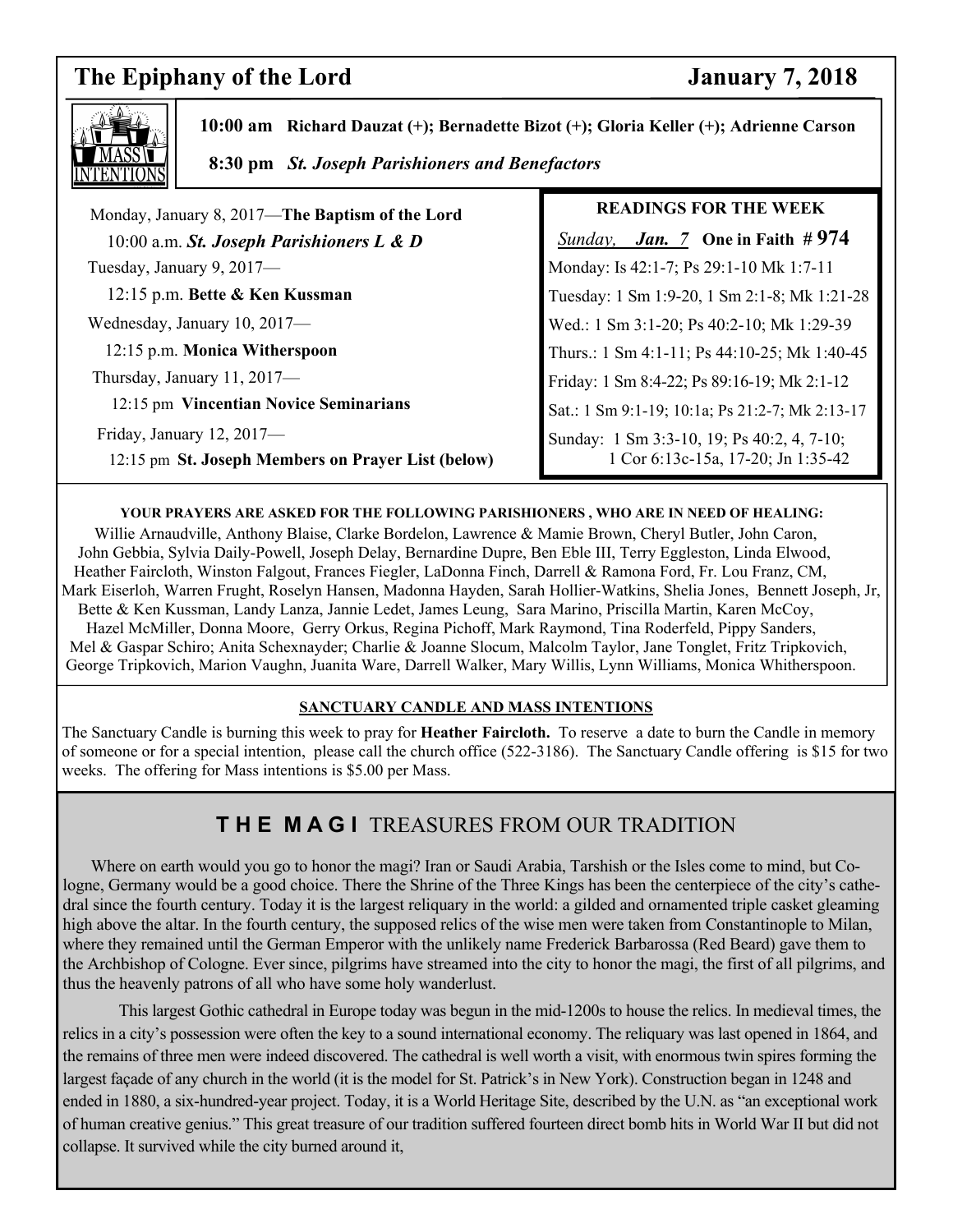*Your light has come, the glory of he Lord shines upon you..* **Isaiah 60: 1**

| <b>PARISH CALENDAR</b>                             | <b>TREASURE &amp; STEWARDSHIP</b> |
|----------------------------------------------------|-----------------------------------|
| Jan. 11 Finance Council Meeting Thursday (6:30 pm) | Christmas, 2017 \$4,339.00        |
| Jan. 22 St. Joseph Meeting Monday (5:30 pm)        | Sunday, December 31 \$4,321.00    |
| Jan. 22 Synod Presentation: Evangelization (7 pm)  | Thank you for your generosity     |

The Catholic Church will celebrate **National Migration Week** from January 7-14, 2018, a week that we have celebrated in the United States for nearly 50 years. The theme for 2018 is "Many Journeys, One Family." This theme invites us to remember that each of our families has a migration story—some recent than others. Regardless of where we came from, we remain part of the human family and are called by the by the Gospel to live together in solidarity. We celebrate this theme of Share the Journey is a global effort by the Church to show love to our migrant and refugee neighbors. *Merciful God and Father of all, wake us from the slumber of indifference, open our eyes to the suffering of all who flee their native lands. Free us from the insensitivity born of self-centeredness. Inspire us, as nations, communities and individuals, to see that those who come to our shores are our brothers and sisters. Help us to share with them the blessings we have received from your hand, and recognize that together, as one human family, we are all migrants, journeying in hope to you, our true home, where every tear will be wiped away, where we will be at peace and safe in your embrace*.



# **Pope Francis'** *January* **Intention**

That Christians, and other religious minorities in Asian countries, may be able to practise their faith in full freedom.

 The new exhibit of the Catholic Cultural Heritage Center, **"***The Church in the Crescent: 300 Years of Catholicism in New Orleans,*  is now on display at the Old Ursuline Convent

M-F 10 am—4 pm and Saturday 9 am—2 pm.

# **TODAY'S READINGS**

**First Reading** — You shall be radiant at what you see, your heart shall throb and overflow (Isaiah 60:1-6).

**Psalm** — Lord, every nation on earth will adore you (Ps. 72).

**Second Reading** — The Gentiles are copartners in the promise in Christ Jesus (Ephesians 3:2-3a, 5-6).

**Gospel** — The magi were overjoyed at seeing the star (Matthew 2:1-12).

# **GOD'S PROMISE TO ALL PEOPLE**

 Today Isaiah reminds the people of God that the land shall be restored to their possession, they shall rejoice to see their people return from the bondage of exile, and that they shall be a light to the nations. In other words, through the people of Israel, the Savior shall come to all people who seek God with a sincere heart. This brings joy and the radiance of God's glory to all the world and to all people everywhere. Through the fidelity of the people of God, and through God's fidelity to them, all people shall become God's children and rejoice in the fulfillment of God's promise to Israel.

#### **CHARTER FOR THE PROTECTION OF CHILDREN AND YOUNG PEOPLE**

In response to the Charter for the Protection of Children and Young People from the United States Conference of Catholic Bishops, the Archdiocese of New Orleans continues to make the Hot Line available for anyone who has been hurt or sexually abused by anyone who works for the Church. The Hot Line continues to be available; the number is (504) 522-5019. In continuing our commitment to support and to heal, we invite and encourage individuals who have been hurt or sexually abused recently or in the past by clergy, religious or other employees of the Archdiocese to call our Hot Line and your message will be received confidentially by a mental health professional. Anyone can make a direct call during regular business hours to the Victims' Assistance Coordinator at (504) 861-6253.